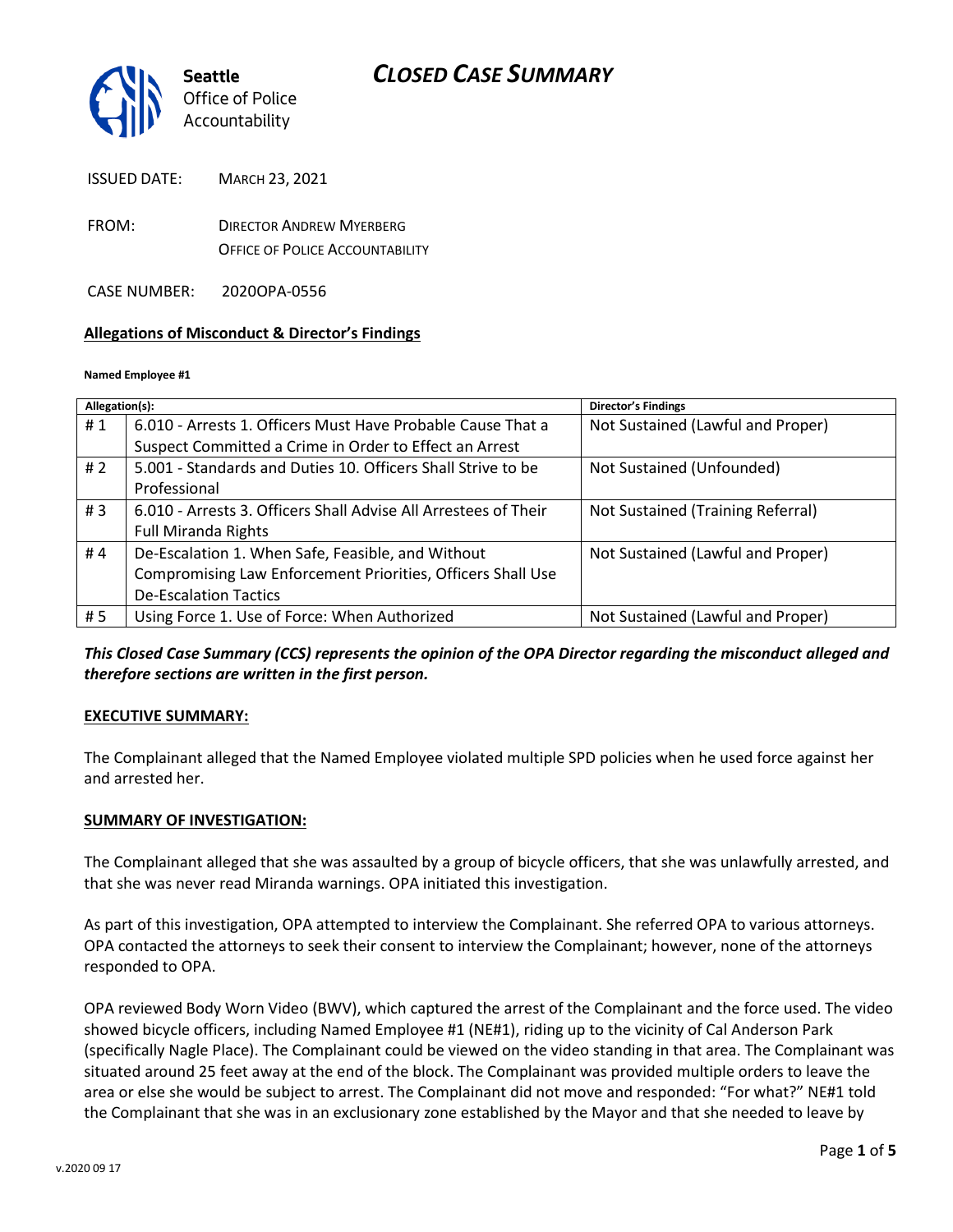

**Seattle** *Office of Police Accountability*

# *CLOSED CASE SUMMARY*

OPA CASE NUMBER: 2020OPA-0556

proceeding north. The Complainant again asked why she needed to leave, and another officer provided her with the same information about the exclusionary zone. She stated that the Mayor had no authority over her and that the officers had no right to remove her from the area.

OPA verified that the area in which the Complainant was situated was, in fact, within a designated exclusionary zone. This exclusionary zone was set pursuant to a validly issued order by the Mayor. OPA further determined that, at a roll call briefing prior to this incident, officers, including NE#1, were instructed that they were responsible for enforcing the terms of the exclusion order. They were told to warn demonstrators within the area to depart and, if they did not, to place those demonstrators under arrest.

The Complainant did not immediately depart from the area. Instead, the Complainant, who walked with a cane, proceeded towards the officers and stopped mid-block. The Complainant asked for officers' "badge numbers" and began to take pictures of them. The officers got back onto their bikes and began to ride up the street. NE#1 told the Complainant again that she needed to leave the area ("you must leave, Ma'am, you're going to be arrested"). The Complainant took a few steps north but again stopped as the officers began to proceed by her on their bikes. One officer loudly stated "go, go, go." NE#1 rode directly up to the Complainant and used an outstretched hand to push her up the street. She yelled: "Do not push me." She further recoiled towards NE#1. He grabbed onto her and turned her around. She then appeared to go down to her knees, largely under her own power. NE#1 told her to put her hands behind her back and pushed the top of her body downwards. She was then handcuffed. The Complainant did not complain of pain or injury or make any exclamations that suggested pain or injury. At that time, the Complainant disclosed that she had a pocketknife in her right pocket. She also contended that officers had shot her son.

NE#1 did not immediately read the Complainant Miranda warnings. He walked her to a prisoner van, and she was seated inside. She asked NE#1 whether he "felt safe now." He told her that she was asked to leave on her own volition but that she chose not to do so. The Complainant responded: "I don't have to listen to unjust commands." She was asked for her last name by a sergeant and replied: "fuck you all." NE#1 then walked away and proceeded to continue to clear Cal Anderson Park with the other officers.

### **ANALYSIS AND CONCLUSIONS:**

### **Named Employee #1 - Allegation #1**

### *6.010 - Arrests 1. Officers Must Have Probable Cause That a Suspect Committed a Crime in Order to Effect an Arrest*

SPD Policy 6.010-POL-1 requires that officers have probable cause to believe that a suspect committed a crime when effectuating an arrest. Stated differently, where an arrest is not supported by probable cause, it violates law and Department policy. Probable cause exists when the facts and circumstances within an officer's knowledge are sufficient in themselves to support a reasonable belief that an offense has been or is being committed.

NE#1 arrested the Complainant for failing to leave the vicinity pursuant to the Mayor's exclusionary order. While the Complainant may have believed that she was not beholden to that order and that it was "unlawful," she is factually and legally incorrect. Moreover, she was given numerous opportunities by officers to comply with the order and made the choice not to do so. That choice came with consequences – here, her arrest. Lastly, the arrest was in-line with the explicit directions that NE#1 had been given by supervisors.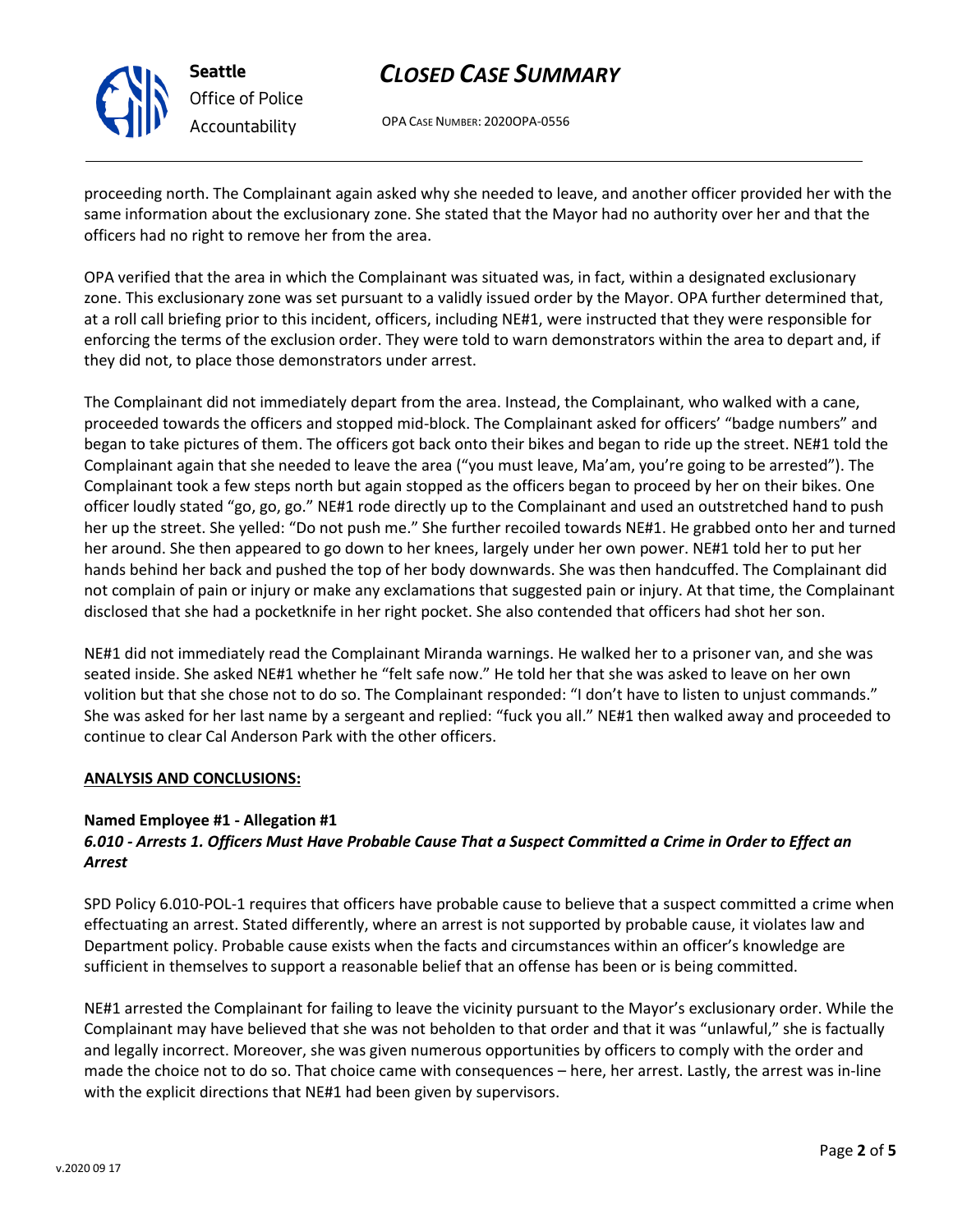

**Seattle** *Office of Police Accountability*

## *CLOSED CASE SUMMARY*

OPA CASE NUMBER: 2020OPA-0556

As OPA finds that the arrest of the Complainant was appropriate and supported by probable cause, OPA recommends that this allegation be Not Sustained – Lawful and Proper.

### Recommended Finding: **Not Sustained (Lawful and Proper)**

## **Named Employee #1 - Allegation #2**

### *5.001 - Standards and Duties 10. Officers Shall Strive to be Professional*

The Complainant alleged generally that she was treated inappropriately and improperly by the officers. OPA construed this to be a professionalism allegation.

SPD Policy 5.001-POL-10 requires that SPD employees "strive to be professional at all times." The policy further instructs that "employees may not engage in behavior that undermines public trust in the Department, the officer, or other officers." (SPD Policy 5.001-POL-10.) The policy further states the following: "Any time employees represent the Department or identify themselves as police officers or Department employees, they will not use profanity directed as an insult or any language that is derogatory, contemptuous, or disrespectful toward any person." (*Id*.) Lastly, the policy instructs Department employees to "avoid unnecessary escalation of events even if those events do not end in reportable uses of force." (*Id*.)

To the extent the Complainant believes that NE#1 was unprofessional because he arrested or used force on her, that conduct is fully captured by Allegations #1, #4, and #5. OPA saw no other conduct on the part of NE#1 or any other officer that rose to the level of unprofessionalism. Notably, NE#1 and the other officers were polite yet firm with her prior to making the arrest. They referred to her as "ma'am" and gave her multiple opportunities to comply with their orders and to leave the area, which she refused to comply with. Moreover, NE#1 did not make any statements to the Complainant that were derogatory, contemptuous, or disrespectful, and did not use profanity towards her.

For these reasons, OPA finds no evidence indicating that NE#1 was unprofessional and recommends that this allegation be Not Sustained – Unfounded.

### Recommended Finding: **Not Sustained (Unfounded)**

### **Named Employee #1 - Allegation #3** *6.010 - Arrests 3. Officers Shall Advise All Arrestees of Their Full Miranda Rights*

SPD Policy 6.010-POL-3 requires that arrestees be read their Miranda warnings "as soon as practical" after being taken into custody.

The BWV established that NE#1 did not read the Complainant Miranda warnings at the time of her arrest or when he walked her to the prisoner van. NE#1 recognized that he did not do so and stated that this was due to the dynamic nature of the situation – ongoing demonstrations – and his need to rejoin his squad.

While OPA recognizes that the demonstrations were fluid and, at times, chaotic, this was not the case at the exact time of the Complainant's arrest. OPA concludes that NE#1 had more than enough time to read the Complainant Miranda warnings and that he should have done so.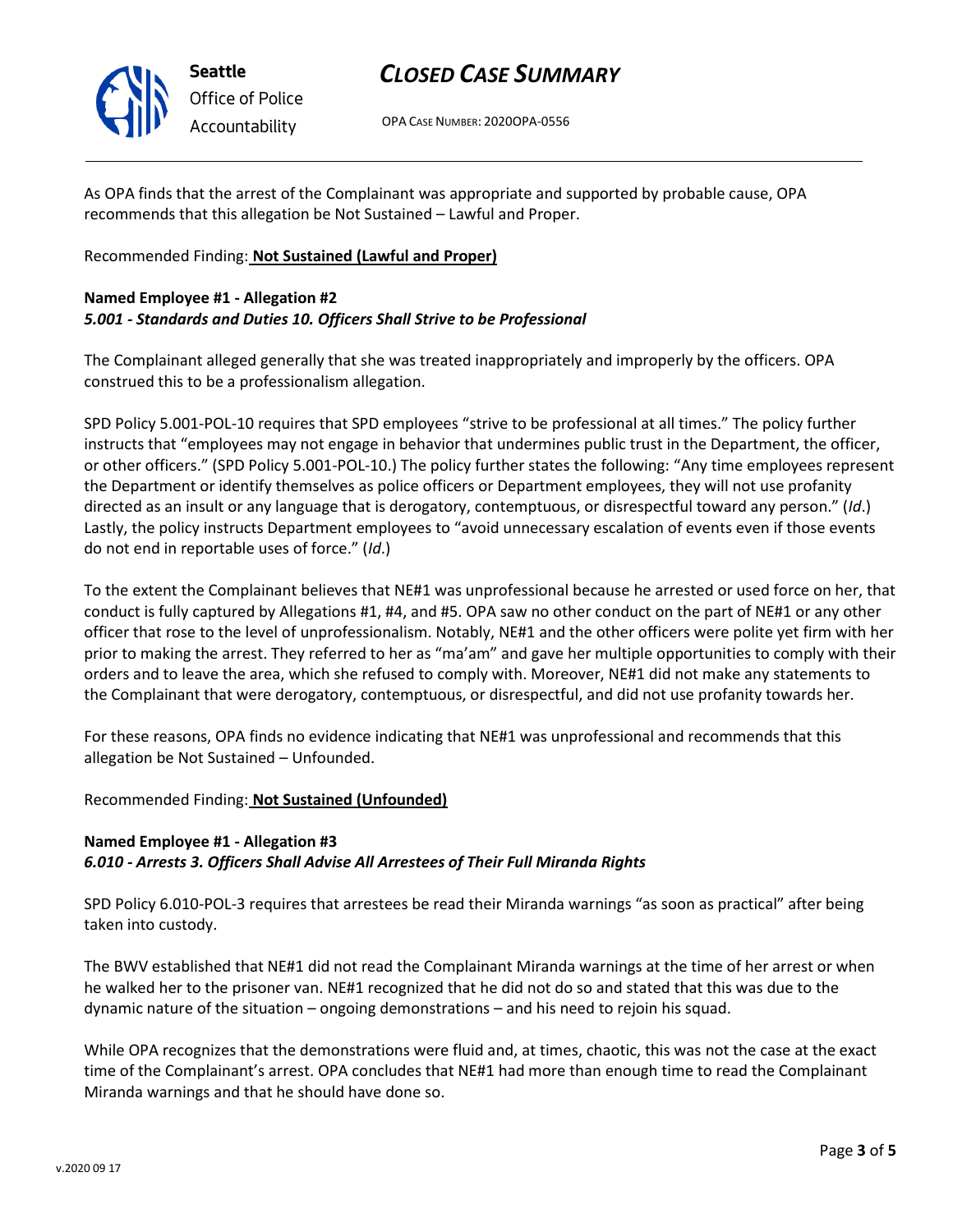

# *CLOSED CASE SUMMARY*

OPA CASE NUMBER: 2020OPA-0556

Even though OPA finds that NE#1's failure to read Miranda warnings at the time of the Complainant's arrest was inconsistent with policy, OPA recommends that he receive a Training Referral instead of a Sustained finding. In reaching this decision, OPA notes that NE#1 has never violated this policy before, that the Complainant was not subjected to a custodial interview at any time, and finds the ongoing demonstrations to be mitigation supporting retraining rather than discipline.

• **Training Referral**: NE#1 should be counseled by his chain of command concerning his failure to timely provide Miranda warnings. NE#1 should be informed that future non-compliance with this policy may result in the imposition of discipline. This counseling and any retraining should be documented, and this documentation should be maintained in an appropriate database.

### Recommended Finding: **Not Sustained (Training Referral)**

### **Named Employee #1 - Allegation #4**

### *De-Escalation 1. When Safe, Feasible, and Without Compromising Law Enforcement Priorities, Officers Shall Use De-Escalation Tactics*

"De-escalation tactics and techniques are actions used by officers, when safe and without compromising law enforcement priorities, that seek to minimize the likelihood of the need to use force during an incident and increase the likelihood of voluntary compliance." (SPD Policy 8.100-POL)

The policy further instructs that: "When safe and feasible under the totality of circumstances, officers shall attempt to slow down or stabilize the situation so that more time, options and resources are available for incident resolution." (SPD Policy 8.100-POL-1) Officers are also required, "when time and circumstances permit," to "consider whether a subject's lack of compliance is a deliberate attempt to resist or an inability to comply based on factors" such as "mental impairment…drug interaction…[and/or] behavioral crisis." (*Id*.) These mental and behavioral factors should be balanced by the officer against the facts of the incident "when deciding which tactical options are the most appropriate to bring the situation to a safe resolution." (*Id*.)

(*Id*.) De-escalation is inarguably a crucial component of the Department's obligations under the Consent Decree; however, it is not purposed to act as an absolute bar to enforcing the law when necessary. That being said, where officers fail to fully de-escalate and instead act in a manner that increases the need for force and the level of force used, such conduct is inconsistent with the Department's policy and expectations.

Based on a review of the BWV, OPA finds that NE#1 and other officers engaged in a significant amount of attempted de-escalation prior to using force. They calmly and clearly instructed the Complainant to leave the vicinity, explained why she needed to depart, and gave her ample opportunities to do so. At the time that NE#1 decided to use force and pushed the Complainant back, she had stopped in the midst of the officers, was refusing to leave, and, by doing so, threatened to move behind their advancing lines. At this point, given her statements and clear actions, further de-escalation was not feasible, and NE#1 was permitted to act by physically moving the Complainant back. The officers had a legitimate law enforcement interest in clearing individuals out of the exclusionary zone. They were not required to negotiate further with the Complainant prior to physically removing her from the area.

Accordingly, OPA recommends that this allegation be Not Sustained – Lawful and Proper.